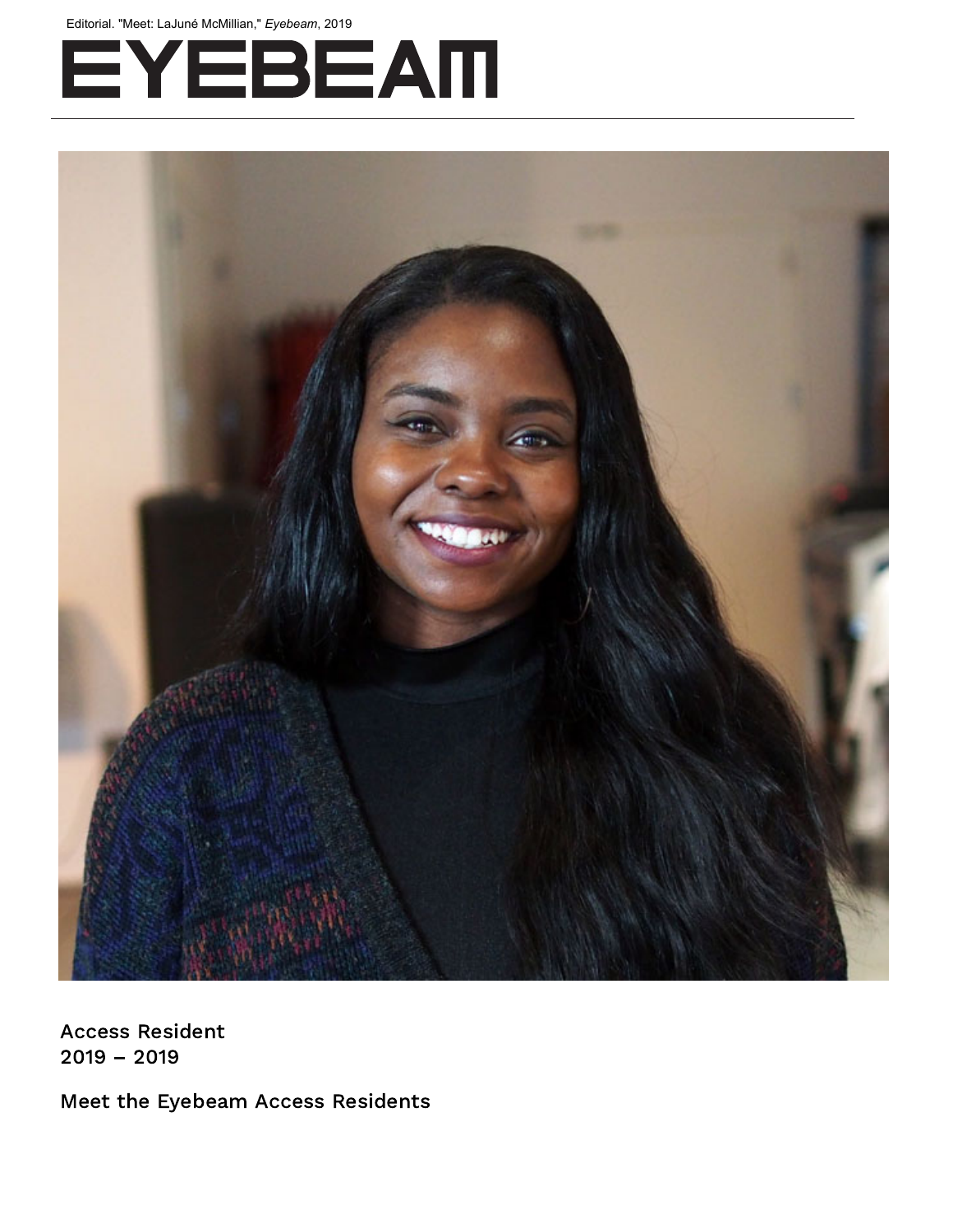## LaJuné McMillian in conversation with open call jury member Salome Asega

Learn more about the Open Call: [Access.](https://eyebeam.org/events/access/)

LaJuné McMillian is a new media artist, and creative technologist creating art that integrates [performance](https://laja.me/Aether-1), [virtual](https://laja.me/Clarity) reality, and physical [computing](https://laja.me/528) to question our current forms of communication. LaJuné was previously the Director of Skating [at Figure Skating in Harlem,](https://www.youtube.com/watch?v=gBs1cK4eUUU&t=6s) where they integrated **STEAM** and Figure Skating to teach girls of color about movement and technology. While at Eyebeam, they will create The Black Movement Project, an online library equipped with 3D black character base models and motion capture data from black performers previously unrepresented in available databases. They spoke with Salome Asega, Assistant Director of POWRPLNT, Curatorial Advisor of [REFRESH](http://refreshart.tech/), and Eyebeam alum.

Salome Agea: Congratulations on the residency at Eyebeam this year. The theme for the year is access, and I'm wondering how does the work you do tie into this theme?

LaJuné McMillian: The project itself is called The Black Movement Project. I'm trying to focus on building a motion capture library and tool for black 3D-based characters. It's a library that people can use to download motion-capture files and character they want to use. They will have access to the way that we move through time. It's a museum, or an archive, of the ways that we move.

SA: There are so many entry points to how we think about access: access to resources, access as it relates to disability justice. I like this idea of access to yourself and your representation in digital form, in 3D form.

LM: What I'm trying to do is create a space where I can bring black people into the 3D community. I want to bring in black performers and activists. I'm trying to create this space where we can all sit down and build these tools together.